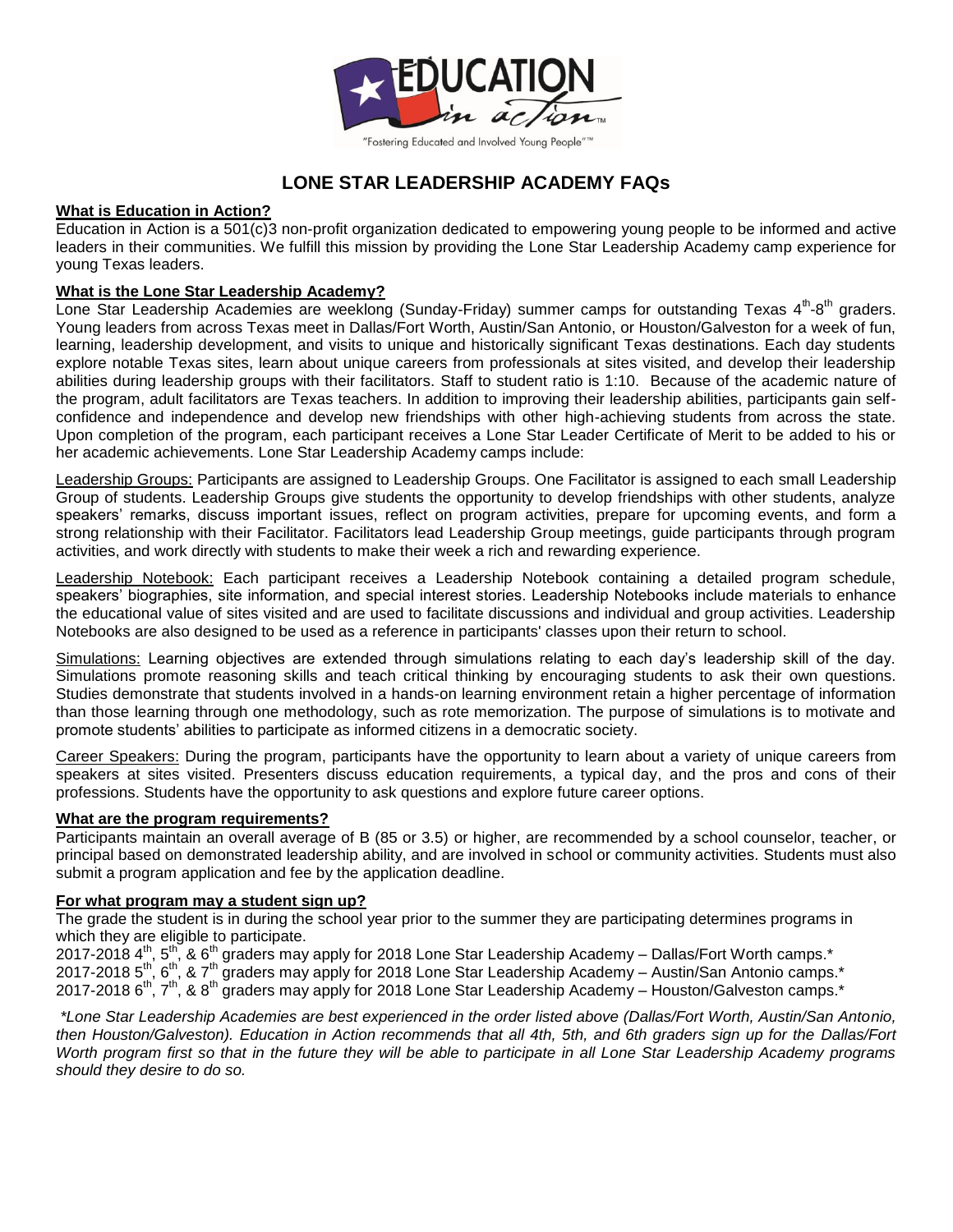## **Are there any opportunities for participants once they have completed the Lone Star Leadership Academy?**

Lone Star Leadership Academy alumni are invited to participate in Education in Action's alumni organization, the Lone Star Leadership Academy Alumni Council, to continue their leadership development during the school year. The alumni program provides members with continued leadership training and opportunities to exercise their leadership skills including creating and leading service projects in their community and returning on Lone Star Leadership Academy camps as Youth Facilitators.

#### **Who are the adult staff members?**

Because of the academic nature of the camp, all facilitators are Texas educators. Student/staff member ratio is 10:1. In addition to the facilitators, there is a Director and an Assistant Director on each program. Each year Education in Action conducts a background check on all adult staff members prior to the summer programs.

### **Are students supervised at all times?**

Yes. The schedule is very structured and at no time are students unsupervised. At registration parents receive a detailed agenda of what sites participants are visiting and/or activities they are participating in at all times during the program week. There are no fewer than two female adults in each girls' group lodging room and no fewer than two male adults in each boys' group lodging room to supervise students overnight.

### **What are the lodging facilities like?**

Lodging facilities for all Lone Star Leadership Academy camps are air-conditioned, group bunk dormitories with private showers. Lone Star Leadership Academy participants and at least two program Facilitators are housed in each dorm. Each participant brings a sleeping bag or twin sheets, blanket, and pillow for their bed.

### **Dallas/Fort Worth Lodging:**

North Texas Leadership Academy private school in Keller, TX

**Austin/San Antonio Lodging:** Education in Action dorms in



**Houston/Galveston Lodging\*:** Jones Creek Ranch Park in Richmond, TX



*\*Students spend Thursday night of the Houston/Galveston program at the George Observatory, located in Needville, TX, completing a space simulation and stargazing with the observatory's telescopes. Houston/Galveston camp participants must bring a sleeping bag to sleep on the floor on a provided mat. Twin-size egg crate foam pads are permitted but not required.*

#### **Are student cell phones permitted?**

Student cell phones are not permitted on Lone Star Leadership Academy camps. This includes use of a cell phone as a camera. Personal digital cameras and disposable cameras are encouraged. Education in Action encourages students to write home regularly to their parents, siblings, and other relatives. Parents are encouraged to give students preaddressed, stamped envelopes or postcards so they can write home.

# **How can parents/family get mail to campers?**

Parents/family need to bring mail they would like their student to receive during their week at camp to registration on Sunday with each piece of mail labeled with the day they would like it delivered. Staff members deliver mail to students each day at breakfast. Education in Action asks that parents/family NOT mail letters via the post office to students during their camp week as the letters often arrive at camp after the students have already returned home. Education in Action cannot guarantee that students will receive mail sent via the post office.

#### **Do students call home during the week?**

Students do not call home during the program week. For students riding the bus from Dallas/Fort Worth to the Austin/San Antonio or Houston/Galveston programs, Education in Action posts a notice on Facebook.com/EducationInAction after the bus arrives at the location along with the time they arrived. In addition, camp photos are posted online daily.

The Director has a cell phone with them **at all times** during the camp. Parents are provided with this phone number so they may contact the group at any time in case of an emergency. If anything out of the ordinary, medical or otherwise, happens with a student during the camp, the Director notifies the parent immediately. In cases of homesickness or aches/pains, sometimes the student just needs to call home and we allow them to do this on the Director's cell phone. We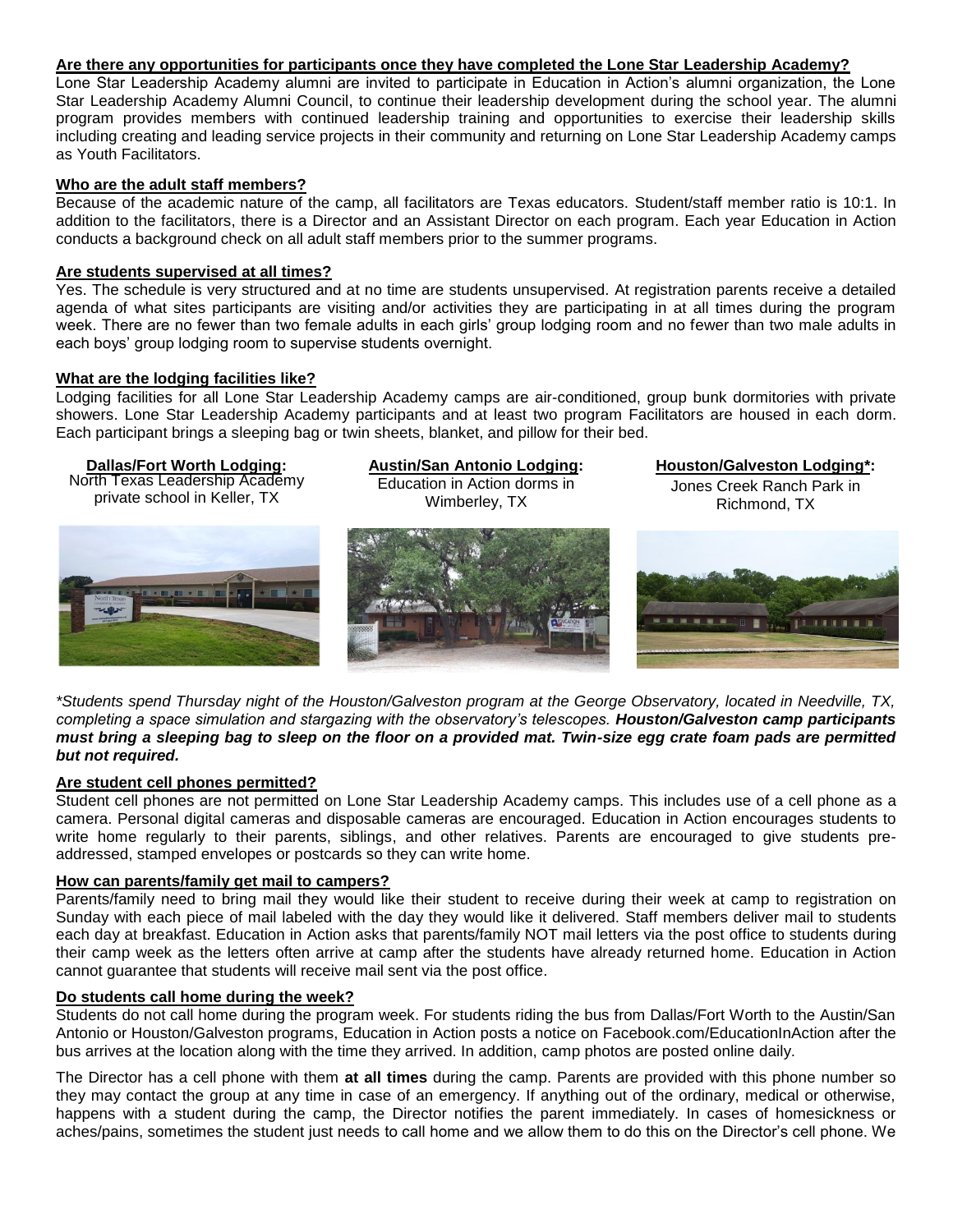encourage parents to remind their students that the adults on the program are available to help them in any way they can and to remind their students to tell an adult if they need anything while they are on the program.

## **Are updates provided to parents throughout the program week?**

Yes. Camp pictures are posted online daily. Education in Action notifies parents each time new pictures are uploaded throughout the program week via Facebook.com/EducationInAction and Twitter.com/eiatexas.

# **From where, and when, do participants depart and return?**

# **Lone Star Leadership Academy – Dallas/Fort Worth camps:**

On-site registration is at 3:30 P.M. on Sunday of the program week at North Texas Leadership Academy private school in Keller, TX. Pick-up is at 1:30 P.M. on Friday of the program week at Rangers Ballpark/Globe Life Park in Arlington, TX.

# **Lone Star Leadership Academy – Austin/San Antonio camps:**

On-site registration is at 5:00 P.M. on Sunday of the program week at Education in Action in Wimberley, TX. Pick-up is at 1:00 P.M. on Friday of the program week at the Bullock Texas State History Museum in Austin, TX.

### **Lone Star Leadership Academy – Houston/Galveston camps:**

On-site registration is at 5:00 P.M. on Sunday of the program week at Jones Creek Ranch Park in Richmond, TX. Pick-up is at 1:00 P.M. on Friday of the program week at The Pearl Fincher Museum of Fine Arts in Spring, TX.

### **What is the charter bus option from Dallas/Fort Worth on the student application?**

Because Education in Action's main office is in Keller, round-trip charter bus transportation **from registration** in Keller, TX **to the Austin and Houston program locations** is available for \$70.00. The bus leaves **from** North Texas Leadership Academy private school in Keller, TX on Sunday and transports students on the **Austin/San Antonio** or **Houston/Galveston** programs **to the program site**. The bus brings the students back to the North Texas Leadership Academy in Keller, TX on Friday. All passengers on the charter bus are Lone Star Leadership Academy participants or staff members. Charter bus passengers are engaged in icebreaker and educational activities during the ride to the program site. The same bus is used for transportation during the weeklong program.

# *Students choosing the round-trip charter bus transportation option from Keller, TX to the Austin/San Antonio program* register at 12:30 P.M. on Sunday of the program week. Pick up is at 5:00 P.M. on Friday of the program week. *Students choosing the round-trip charter bus transportation option from Keller, TX to the Houston/Galveston program* register at 12:30 P.M. on Sunday of the program week. Pick up is at 5:30 P.M. on Friday of program week.

## **Can participants bring a friend?**

Education in Action encourages all students that meet the program requirements to apply.

#### **Can participants request to room with a friend?**

Yes. Education in Action assigns participants to group bunk dorms by geographic area. While we are unable to guarantee rooming requests we make every effort to honor your request.

### **How do students apply for the program?**

Students may apply online or request a printable application at www.educationinaction.org/apply. Printed applications are also available by emailing an application request to admissions@educationinaction.org or by calling Education in Action at 817-562-4957. Applications must include a counselor's signature or a copy of the student's most recent grade report/report card verifying the applicant's overall average is B (85 or 3.5), a nomination by the applicant's principal, counselor, or teacher to attend based on demonstrated leadership ability, and two school/community activities in which the applicant participates or awards the applicant has received. **The application deadline for 2018 summer programs is Saturday, May 5, 2018.**

# **What is the Lone Star Leadership Academy program fee and what does it include?**

The \$995.00 program fee includes everything the student needs for their week at the Lone Star Leadership Academy:

- Lodging for five nights in supervised, air-conditioned, group bunk dormitory
- All meals Sunday dinner through Friday lunch
- Charter bus transportation throughout program
- All excursions including entrance fees
- 10 to 1 student-adult staff member ratio
- *Because of the academic nature of the program, all facilitators are Texas educators.*
- 24-hour supervision
- Interactive, hands-on, higher-level thinking curriculum
- Lone Star Leadership Academy t-shirts (Monday Friday)
- Lone Star Leadership Academy backpack and water bottle
- Leadership Notebook
- Farewell Program slide show pictures upon receipt of parent survey
- Program souvenirs